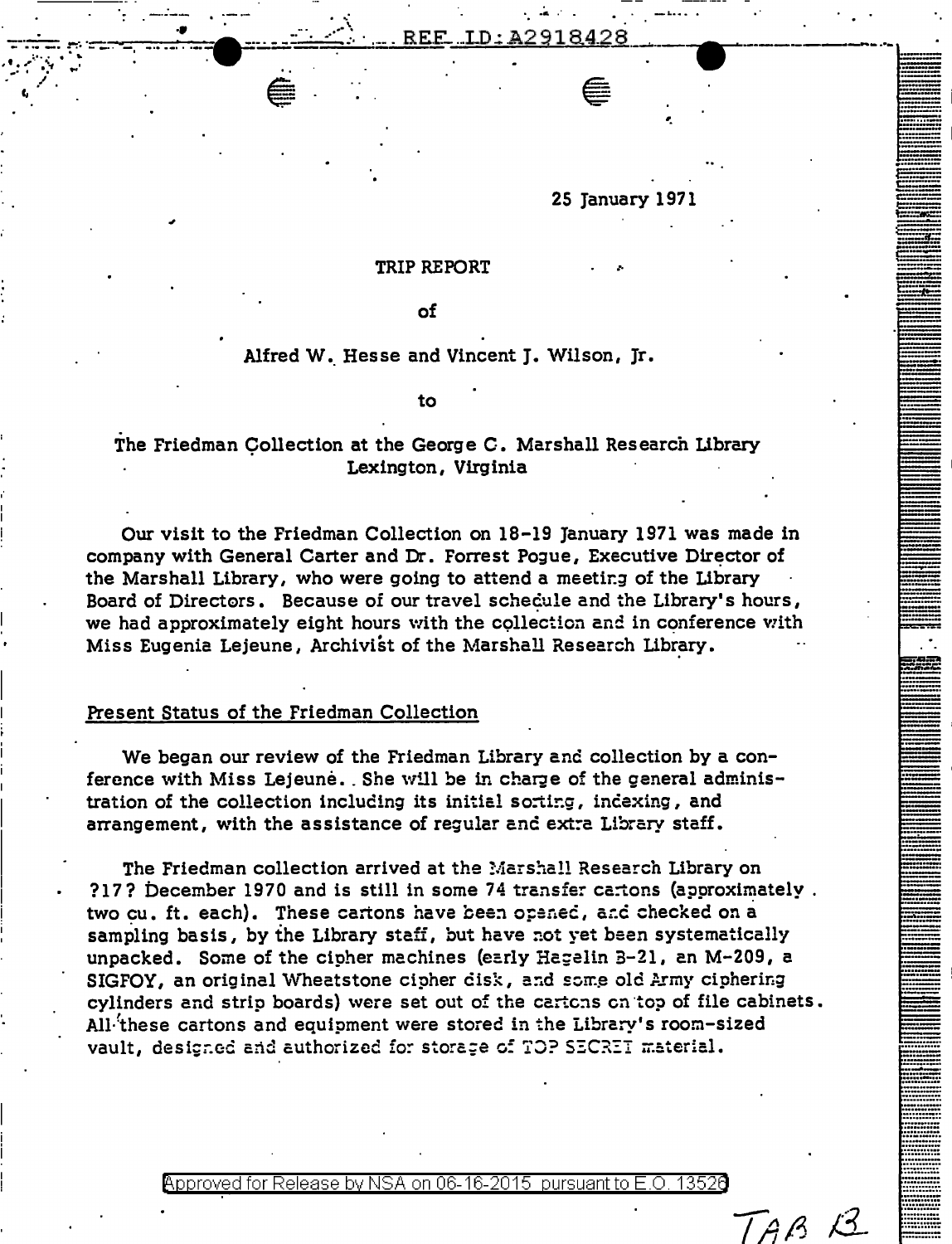In addition, there is a  $3 \times 5$  card index file of the whole collection, prepared by Mr. and Mrs. Friedman, which is a standard library card catalog of the collection, including not only books but aiso pamphlets, magazines, clippings and miscellanea. It is arranged alphabetically by author and by subject. This file is now stored in a room on the second floor of the stacks, which is intended as the home of the Friedman collection, except for any classified or limited-access material which would remain in the vault.

·-----··-----·-----·- ------- --- ·-·-··------------ -·--·

.-: . .;\_;· . ...:.-::: .. :": .... . '--~· .... ·-":.\·  $\mathbf{r} = \mathbf{r}_1 \mathbf{r}_2 \mathbf{r}_3$  $\sum_{i=1}^n\binom{n-i}{i}$ r .

' ; ... -···

> There is another file of  $5 \times 8$  cards, known as the analytical file, presently placed in the vault, which was prepared by Mr. and Mrs. Friedman and· later by Mrs. Friedman alone right up to the time the collection was moved to Lexington. It is arranged alphabetically by proper name (except for the latest cards which have not yet been interleaved into the file}. The cards are keyed to the books and other items of the collection by numbers assigned sequentially (probably in order of accession) up to about 2000. This is called the analytical file because the cards contain annotations, varying in length from a few lines to occasionally several cards, giving an analysis of the content, scope, or reliability of the book or item and usually. including some cross-references.

The only other item in the collection is a 4-drawer 3-way combination lock safe, the material in which was not available for survey because only Mrs. Friedman has the combination.

#### Assessment of the Friedman Collection

It was clear, because of the shortness of time available for our study, that we could not hope to examine everything in the collection. Our best procedure was some kind of discriminative sampling which might lead us to those items more likely than others to show up classified or codeword material. For such a procedure the analytical card file was a most useful, and available, key.

Since this collection represents Mr. Friedman's catholic interest in anything cryptologic, there were large blocks of material which we could with reasonable assurance disregard as having a very slight chance of revealing any classified material. Such blocks of material related to the Voynich MS, the Shakespearean ciphers, the Mayan hieroglyphs, the Casanovan studies and the historical material on cryptography in Renaissance Europe, in the American Revolution, the Civil War, and World War I, as well as most open publications on cryptology, either fictional or technical.

2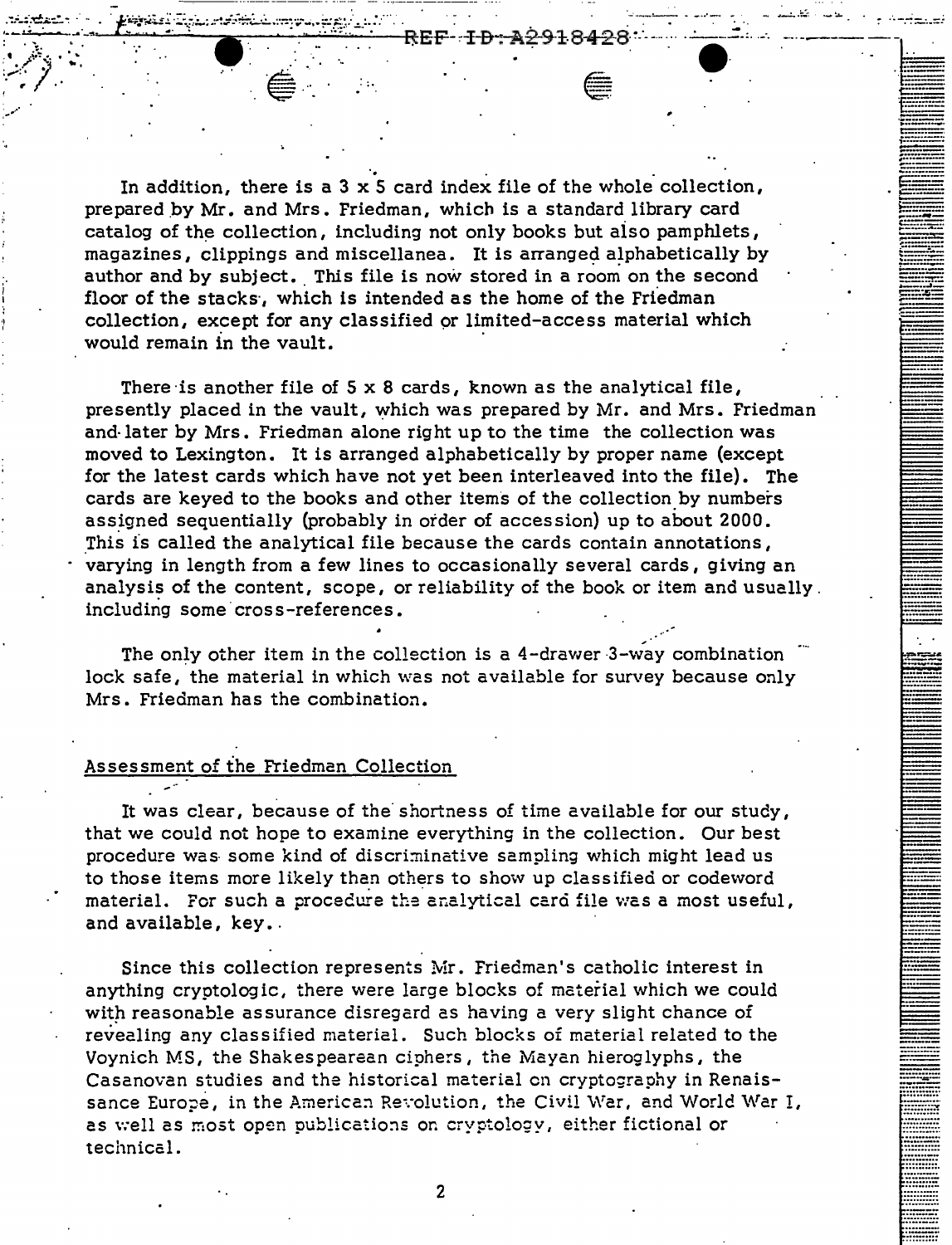: Our method, then, was to work systematically through the analytical card file, ignoring the large categories outlined above and searching out those which seemed more significant for our purposes (e.g. I ENIGMA, Hagelin, ASA, AFSA, etc.). By using the accession numbers on these cards in conjunction with an index list of the contents of the cartons by accession number, we could locate the carton containing the material to be examined more closely.

: .

In this way we ran down about a dozen main categories, but in no case did we find anything bearing a classification higher than RESTRICTED, any thing which seemed to have had a classification removed or obliterated, or anything which a quick scanning. suggested should have been classified. (See Appendix). The only document found marked SECRET was a review of David Kahn's The C odebreakers in the analytical file, which seemed to deserve that classification, not on an official basis, but only on a personal basis.

Notice should be taken of the fact that, although all the Hagelin cards in the analytical file were checked, no file of correspondence between Mr. Friedman and Hagelin was found. Files of correspondence with others do occur in the cards and in the collection, but not for Hagelin. This seemed strange. It is possible that the Hagelin correspondence is in the locked safe, but this is mere conjecture.

·--···-- *·c-=:::=::*  §····-···· . ·--- --

·-········· ·-··- ·······-··· ·····--·· =:."".7:=:::=.

*t::::::::::.*  ~jj~~~~~~~- , .......... . :::::::::::: 6o······-·· t:::::::::::: *........... :.*  **...........** *;:.·:::..·: .. ·.:·:* [" *........ \_* 

## **Conclusions**

.. · .. ··.,..· .. .. *.* : ... "" "'"".·· .... - . ~ ...  $=$   $\frac{1}{2}$   $\frac{1}{2}$   $\frac{1}{2}$   $\frac{1}{2}$   $\frac{1}{2}$   $\frac{1}{2}$   $\frac{1}{2}$   $\frac{1}{2}$   $\frac{1}{2}$   $\frac{1}{2}$   $\frac{1}{2}$   $\frac{1}{2}$   $\frac{1}{2}$   $\frac{1}{2}$   $\frac{1}{2}$   $\frac{1}{2}$   $\frac{1}{2}$   $\frac{1}{2}$   $\frac{1}{2}$   $\frac{1}{2}$   $\frac{1}{2}$   $\frac{1}{2$ . ~: .. /.-/;..; *... ·.:* . ,,,.,.. . •

• .1 •

 $\ddot{\dot{z}}$  .

··. ~! .•. ,·. ·'

!..:

On the basis of our selective sampling we conclude that there is no great danger of classified material, marked or unmarked, being found in the Friedman collection. We found no evidence of codeword material. If there is any requirement to protect some material by limiting access, the physical security arrangements are available and seem adequate. We were informed that some of the staff are cleared for TO? SECRET and also that prospective users of any classified material would need to be cleared by regular DOD procedures.

There should be time for further, more thorough review of the Friedman collection before it is open for study. Miss Lejeune estimates it will take at least three months to unpack, sort, check and complete cataloging the collection. Thereafter it was indicated that the Marshall Research Library · could probably stall for as much as a year before announcing the collection was available for use. We recommend that a second review be made at a time when the materials are unpacked and arranged but before any general - ... cec:.s i·s c·.- ..... -,.~ **C""'** - *.;:.* **C-.1.;.LC:"".** •

. 3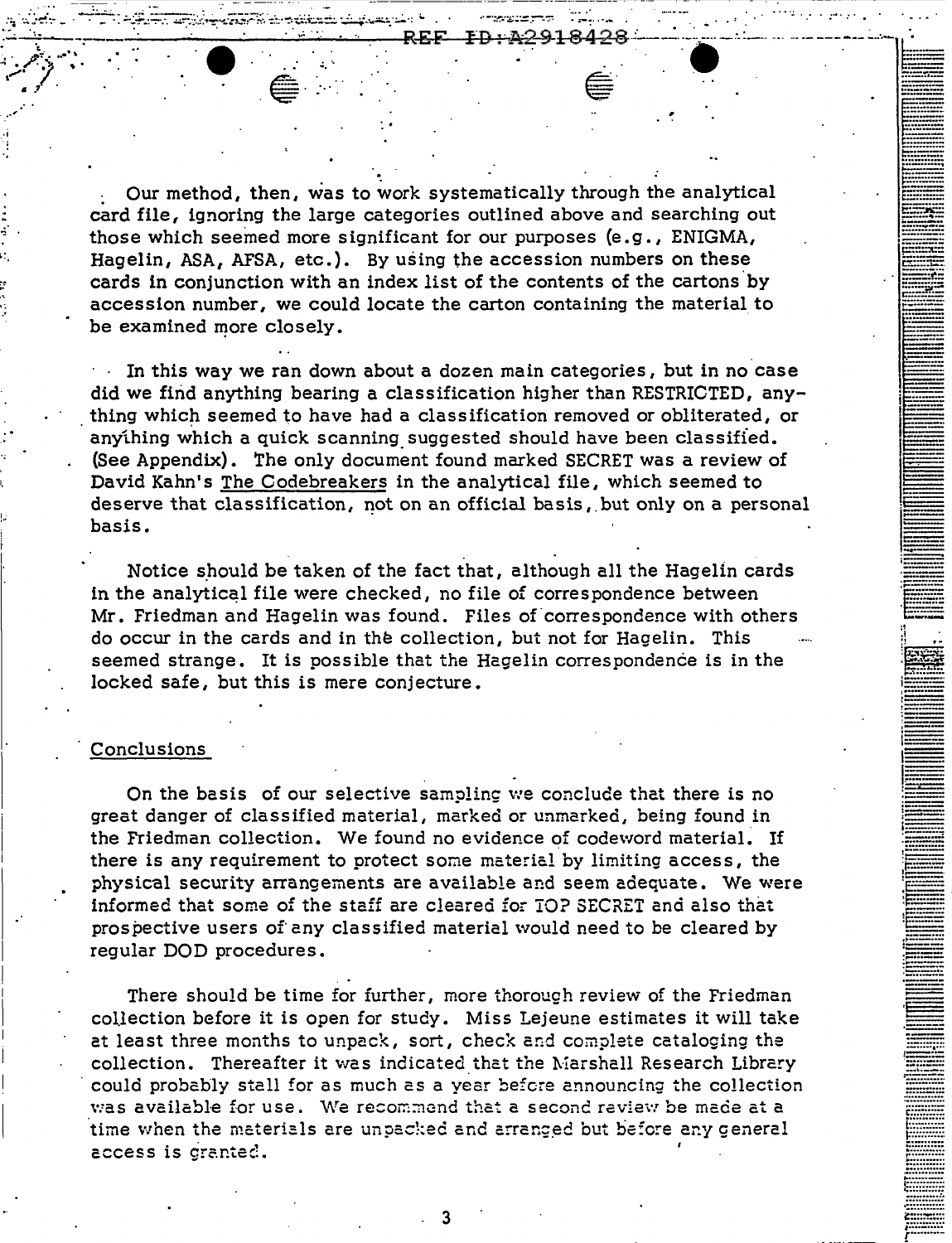: General Carter and the staff of the George C. Marshall Research Library - Dr. Forrest Pogue; Executive Director; Miss Eugenia Lejeune, - Archivist; and Mr. Royster Lyle, Curator - were all most cooperative and helpful. The staff were most willing to make such arrangements as seemed necessary for protection of any special material which might be uncovered.

REF

na spatingportatu

D: 42918428

Inclosure: Appendix